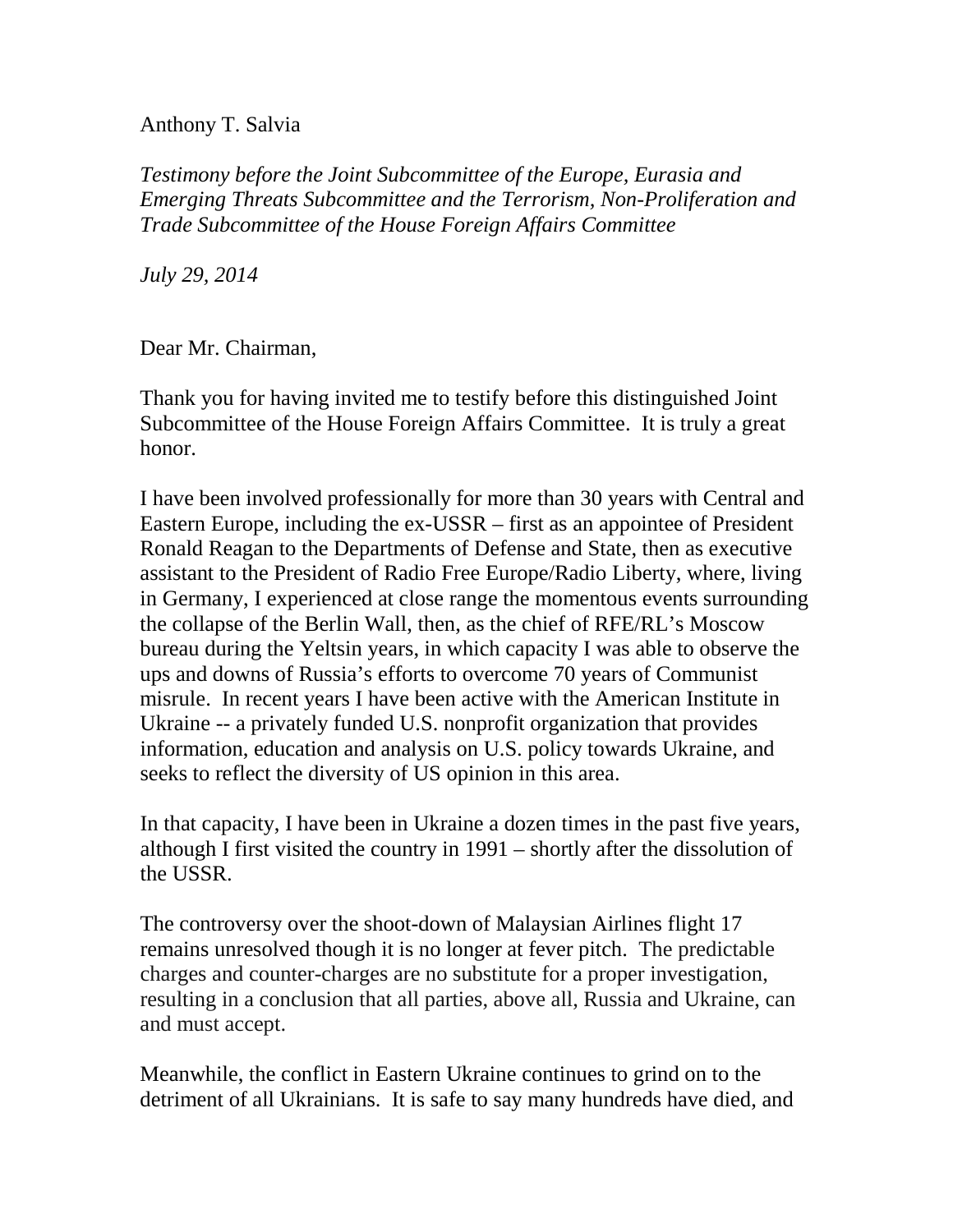thousands have been wounded. According to the UN, some 230,000 have fled their homes of whom more than 100,000 have been driven out of the country. Donetsk, a city of one million, is under siege; its water supply is at risk. Sections of the city have no electricity, sewage, or gas. Shops are closed; food is increasingly hard to come by.

What will happen now? Will there be a cease fire leading to a negotiated settlement so as to salvage Ukraine's increasingly slim prospects for unity?

*Or* will Kiev continue to seek a military victory in the east, and use the National Guard, which includes in its ranks members of the extreme nationalist *Praviy Sektor* (often referred to as neo-Nazi), to repress the native population?

As of now, Kiev seems determined to prosecute the war – which means, in the context, to cleanse the east ethnically of people it has no use for. Kiev cannot afford to pay its soldiers, there is a high rate of desertion, and Ukraine's economy is teetering on the brink of collapse. But it *is* making headway in one area -- namely, in the killing of East Ukrainian civilians, of which Western observers, at long last, have begun to take note. As Human Rights Watch reported last week from Donetsk [["Ukraine: Unguided](http://www.hrw.org/news/2014/07/24/ukraine-unguided-rockets-killing-civilians)  [Rockets Killing Civilians: Stop Use of Grads in Populated Areas"](http://www.hrw.org/news/2014/07/24/ukraine-unguided-rockets-killing-civilians)]:

> Unguided Grad rockets launched apparently by [Ukrainian](http://www.hrw.org/europecentral-asia/ukraine) government forces and pro-government militias have killed at least 16 civilians and wounded many more in insurgentcontrolled areas of Donetsk and its suburbs in at least four attacks between July 12 and 21, 2014. The use of indiscrim inate rockets in populated areas violates international humanitarian law, or the laws of war, and may amount to war crimes.  $[$  ...  $]$  **G** rad rockets are notoriously imprecise weapons that shouldn't be used in populated areas," said [Ole Solvang,](http://www.hrw.org/bios/ole-solvang) senior emergencies researcher at Human Rights Watch. "If insurgent and Ukrainian government forces are serious about limiting harm to civilians, they should both immediately stop using these weapons in populated areas."

Indeed they should, but there is no evidence Kiev is curtailing the use of these missiles in populated areas, or, for that matter, the resort to air power and artillery against anti-Kiev fighters Poroshenko calls "terrorists," "dirt" and "parasites." Poroshenko brushed off calls from Paris, Berlin and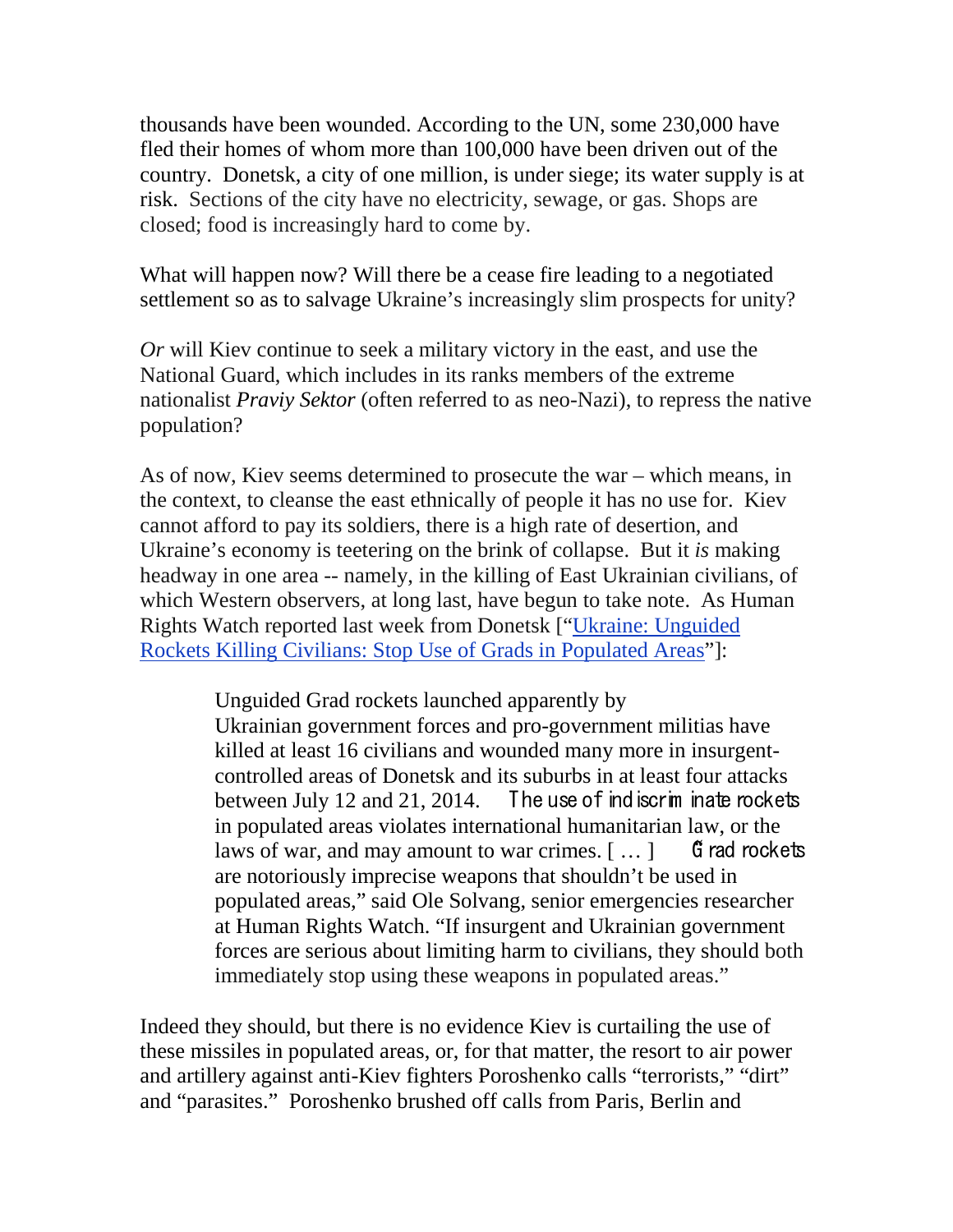Moscow to extend his June  $20<sup>th</sup>$  ceasefire, and resumed his offensive against his own people. The Eastern Ukrainians are responding by shooting down as many of Kiev's military planes as they can, and the cycle of violence spins on.

A piece in the *New York Times* of last Sunday (July 27,2014) does not bode well for the cause of peace and reconciliation in Ukraine. It reports the Pentagon is considering developing a plan to help Ukraine locate the surface-to-air missile batteries of the anti-Kiev partisans. This will have the effect of facilitating Kiev's ability to terrorize and decimate the civilian populations of Donetsk and Lugansk by leaving them unprotected against strikes from the air.

There are those in Washington who see Ukraine not at all for itself, but strictly as an adjunct to its obsession with Russia, concerning which the prevailing attitude is "we must win, you must lose." Perhaps Washington and its friends in Kiev can succeed in decimating Donetsk and Lugansk, but that is not likely to be the end of it.

Writing last week in the *Washington Post*, Baylor University's Serhiy Kudelia sees Kiev's bellicosity as opening the door to a long-term counterinsurgency. He notes Kiev's need for \$800,000,000 to finish off the enemy (where is that supposed to come from?), and says Poroshenko – far from meeting the partisans' demand for greater regional autonomy -- has actually introduced legislation that would give him veto power over local decision-making.

It is unlikely Poroshenko would be embarked on his present course without Washington's support and pressure from his own radical nationalists. It is telling that on July 22, President Obama called for a ceasefire in Gaza, but said nothing about a ceasefire in Ukraine.

There is no military solution to Ukraine's internal problems, which are political and economic in nature. Ukraine is the second poorest country in Europe. Its foreign exchange reserves are shot. All resources are being poured into the campaign to destroy the most prosperous part of the country – East Ukraine. As former Acting Prime Minister Arseniy Yatseniuk stated upon his recent resignation:

"The coalition [of Fatherland, UDAR and Svoboda] has fallen apart,